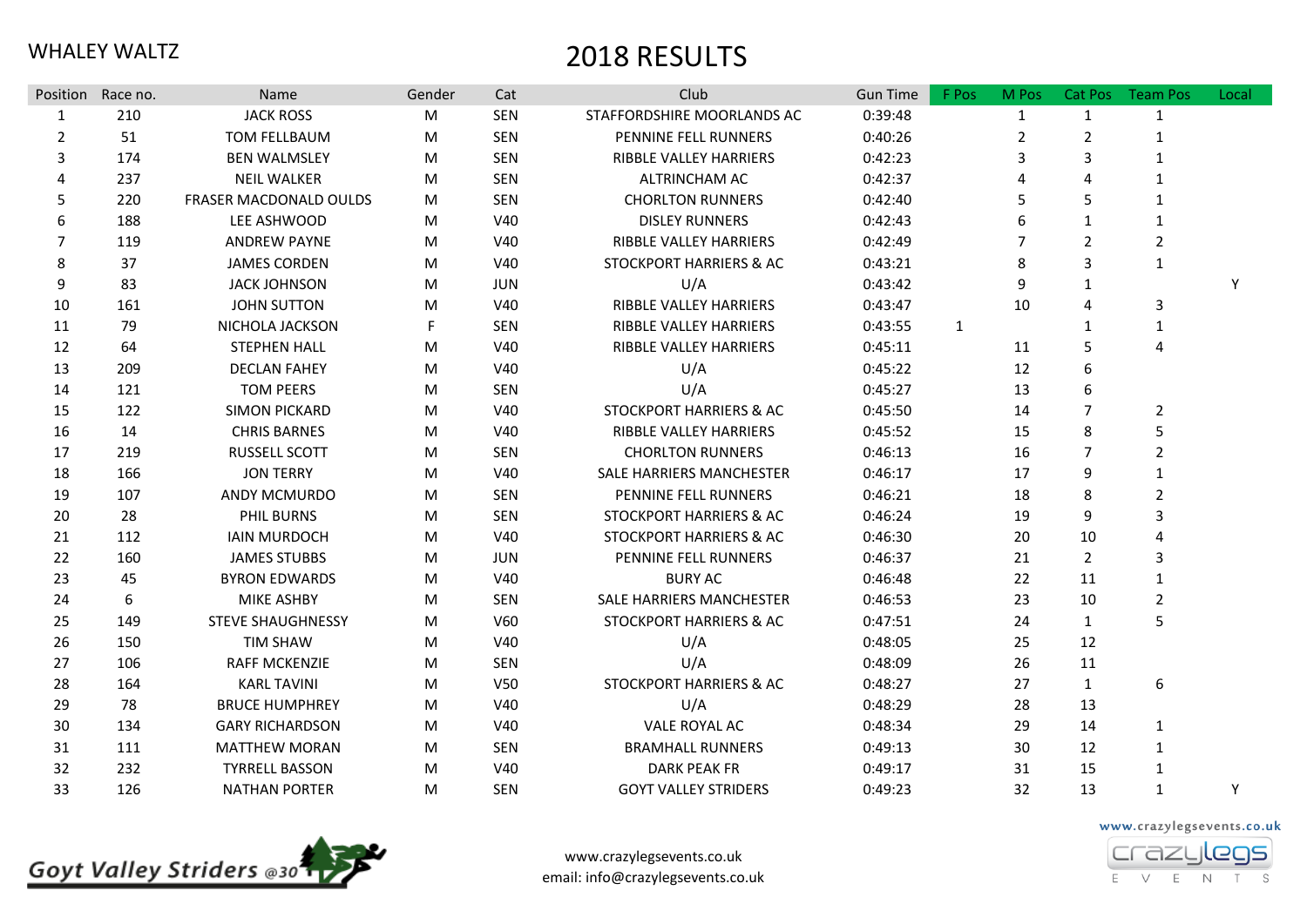| Position | Race no. | <b>Name</b>                | Gender | Cat             | Club                               | <b>Gun Time</b> | F Pos                   | M Pos | Cat Pos        | <b>Team Pos</b> | Local |
|----------|----------|----------------------------|--------|-----------------|------------------------------------|-----------------|-------------------------|-------|----------------|-----------------|-------|
| 34       | 104      | <b>DAVID MCCARTNEY</b>     | M      | <b>SEN</b>      | U/A                                | 0:49:40         |                         | 33    | 14             |                 |       |
| 35       | 62       | <b>DAVID HAINES</b>        | M      | V40             | VALE ROYAL AC                      | 0:49:52         |                         | 34    | 16             | $\overline{2}$  |       |
| 36       | 231      | <b>STEPHEN MYERS</b>       | M      | V50             | PRESTWICH AC                       | 0:49:59         |                         | 35    | $\overline{2}$ | $\mathbf 1$     |       |
| 37       | 158      | <b>MATTHEW SPRAGG</b>      | M      | V40             | SALE HARRIERS MANCHESTER           | 0:50:01         |                         | 36    | 17             | $\overline{3}$  |       |
| 38       | 182      | <b>ALISTAIR FITZGERALD</b> | M      | V40             | U/A                                | 0:50:06         |                         | 37    | 18             |                 | Y     |
| 39       | 86       | <b>DAMIEN JONES</b>        | M      | <b>SEN</b>      | SALE HARRIERS MANCHESTER           | 0:50:10         |                         | 38    | 15             | $\overline{4}$  |       |
| 40       | 223      | <b>MEGAN KING</b>          | F.     | <b>SEN</b>      | <b>GOYT VALLEY STRIDERS</b>        | 0:50:14         | $\overline{2}$          |       | $\overline{2}$ | 1               | Y     |
| 41       | 132      | <b>ALISTAIR RICHARDS</b>   | M      | <b>SEN</b>      | ANSTEY RAMBLERS AND RUNNERS        | 0:50:19         |                         | 39    | 16             | $\mathbf{1}$    |       |
| 42       | 217      | <b>JULIAN BROWN</b>        | M      | V50             | MACCLESFIELD HARRIERS              | 0:50:25         |                         | 40    | 3              | $\mathbf 1$     |       |
| 43       | 15       | PAUL BARRETT               | M      | <b>SEN</b>      | SALE HARRIERS MANCHESTER           | 0:50:46         |                         | 41    | 17             | 5               |       |
| 44       | 230      | <b>BENEDICT ELLIOT</b>     | M      | V40             | U/A                                | 0:50:50         |                         | 42    | 19             |                 |       |
| 45       | 165      | <b>LAURENCE TENDLER</b>    | M      | V40             | <b>BOLLINGTON HARRIERS</b>         | 0:51:04         |                         | 43    | 20             | $\mathbf{1}$    |       |
| 46       | 185      | <b>DANIEL TOLLERVEY</b>    | M      | <b>SEN</b>      | <b>GOYT VALLEY STRIDERS</b>        | 0:51:05         |                         | 44    | 18             | $\overline{2}$  | Y     |
| 47       | 235      | <b>DAVID WRIGHT</b>        | M      | V <sub>50</sub> | <b>NEWBURY AC</b>                  | 0:51:12         |                         | 45    | 4              | $\mathbf{1}$    |       |
| 48       | 215      | <b>GILLIAN LINDSEY</b>     | F      | V40             | MACCLESFIELD HARRIERS              | 0:51:16         | 3                       |       | 1              | $\mathbf{1}$    |       |
| 49       | 211      | <b>IVAN WHIGHAM</b>        | M      | V50             | CLAYTON-LE-MOORS                   | 0:51:21         |                         | 46    | 5              | $\mathbf{1}$    |       |
| 50       | 21       | RACHAEL BLIGHT             | F.     | V40             | STOCKPORT HARRIERS & AC            | 0:51:24         | $\overline{\mathbf{4}}$ |       | $\overline{2}$ | $\mathbf 1$     | Y     |
| 51       | 101      | <b>MARTIN LUNDY</b>        | M      | V50             | <b>MARPLE RUNNERS</b>              | 0:51:40         |                         | 47    | 6              | $\mathbf{1}$    |       |
| 52       | 194      | <b>GLYN ROBERTS</b>        | M      | V <sub>50</sub> | U/A                                | 0:51:42         |                         | 48    | $\overline{7}$ |                 | Y     |
| 53       | 238      | <b>ALANNAH BIRTWISTLE</b>  |        | <b>SEN</b>      | MACCLESFIELD HARRIERS              | 0:51:54         | 5                       |       | 3              | $\overline{2}$  |       |
| 54       | 82       | <b>FIONA JOHNSON</b>       | F      | <b>SEN</b>      | <b>STOCKPORT HARRIERS &amp; AC</b> | 0:52:17         | 6                       |       | 4              | $\overline{2}$  | Y     |
| 55       | 218      | <b>TREVOR HIBBERT</b>      | M      | V40             | <b>SINFIN RC</b>                   | 0:52:20         |                         | 49    | 21             | $\mathbf 1$     |       |
| 56       | 136      | <b>KERRY RILEY</b>         | F.     | <b>SEN</b>      | WEST CHESHIRE AC                   | 0:52:28         | $\overline{7}$          |       | 5              | $\mathbf{1}$    |       |
| 57       | 241      | NEIL COLQUHOUN             | М      | <b>SEN</b>      | U/A                                | 0:52:33         |                         | 50    | 19             |                 | Y     |
| 58       | 140      | <b>ELEANOR ROBINSON</b>    | F      | V40             | WEST CHESHIRE AC                   | 0:52:37         | 8                       |       | 3              | $\overline{2}$  |       |
| 59       | 151      | <b>DAVID SIMMONS</b>       | M      | V40             | U/A                                | 0:52:42         |                         | 51    | 22             |                 |       |
| 60       | 233      | <b>ROBERT TAYLOR</b>       | M      | V60             | PENNINE FELL RUNNERS               | 0:52:52         |                         | 52    | $\overline{2}$ | $\overline{4}$  |       |
| 61       | 120      | <b>JOHN PEEL</b>           | M      | <b>SEN</b>      | PENNINE FELL RUNNERS               | 0:53:04         |                         | 53    | 20             | 5               |       |
| 62       | 213      | THOMAS JACKSON             | M      | <b>SEN</b>      | <b>GOYT VALLEY STRIDERS</b>        | 0:53:14         |                         | 54    | 21             | 3               | Y     |
| 63       | 56       | <b>DUANE GAUNT</b>         | M      | <b>SEN</b>      | SALE HARRIERS MANCHESTER           | 0:53:17         |                         | 55    | 22             | 6               |       |
| 64       | 33       | <b>DAVID CHAMBERS</b>      | M      | <b>SEN</b>      | U/A                                | 0:53:29         |                         | 56    | 23             |                 |       |
| 65       | 236      | <b>CHRISTOPHER HOBSON</b>  | M      | V40             | <b>NEWBURY AC</b>                  | 0:53:32         |                         | 57    | 23             | $\overline{2}$  |       |
| 66       | 234      | PHIL TAYLOR                | M      | V50             | PRESTWICH AC                       | 0:53:39         |                         | 58    | 8              | $\overline{2}$  |       |





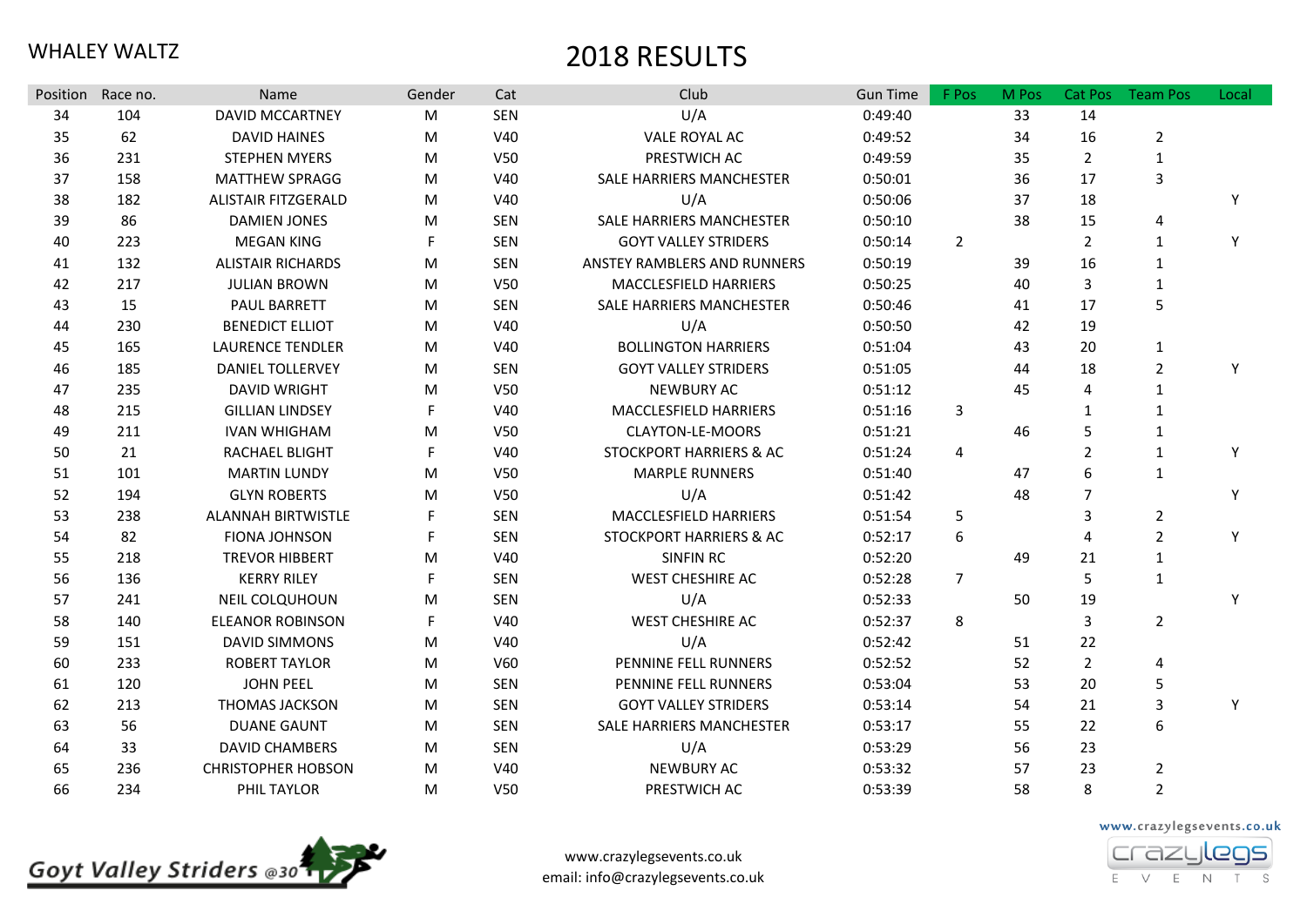| <b>Position</b> | Race no. | Name                     | Gender | Cat             | Club                               | <b>Gun Time</b> | F Pos | M Pos | Cat Pos      | <b>Team Pos</b> | Local |
|-----------------|----------|--------------------------|--------|-----------------|------------------------------------|-----------------|-------|-------|--------------|-----------------|-------|
| 67              | 187      | ANDY HOOTON              | M      | SEN             | U/A                                | 0:53:42         |       | 59    | 24           |                 | Y     |
| 68              | 197      | <b>ANN-MARIE JONES</b>   | F.     | V60             | MACCLESFIELD HARRIERS              | 0:54:23         | 9     |       | 1            | 3               |       |
| 69              | 17       | <b>CHRIS BEARD</b>       | M      | V40             | VALE ROYAL AC                      | 0:54:26         |       | 60    | 24           | 3               |       |
| 70              | 5        | <b>DANIEL ANDERSON</b>   | M      | SEN             | ROYAL SUTTON COLDFIELD             | 0:54:31         |       | 61    | 25           | $\mathbf{1}$    |       |
| 71              | 87       | LEE JONES                | M      | <b>V40</b>      | <b>BRAMHALL RUNNERS</b>            | 0:54:36         |       | 62    | 25           | $\overline{2}$  |       |
| 72              | 72       | RICHARD HEYES            | M      | SEN             | <b>BRAMHALL RUNNERS</b>            | 0:54:50         |       | 63    | 26           | 3               |       |
| 73              | 59       | <b>AIDAN GRANT</b>       | M      | V40             | <b>GOYT VALLEY STRIDERS</b>        | 0:54:53         |       | 64    | 26           | 4               | Y     |
| 74              | 171      | <b>DAVID VANN</b>        | M      | V <sub>50</sub> | U/A                                | 0:54:55         |       | 65    | 9            |                 |       |
| 75              | 29       | <b>NOLA CALLADINE</b>    | F.     | V40             | U/A                                | 0:54:56         | 10    |       | 4            |                 |       |
| 76              | 184      | <b>MARK THOROGOOD</b>    | M      | V40             | <b>BUXTON AC</b>                   | 0:55:10         |       | 66    | 27           | $\mathbf{1}$    | Y     |
| 77              | 91       | <b>SIMON JUMP</b>        | M      | V40             | U/A                                | 0:55:28         |       | 67    | 28           |                 |       |
| 78              | 244      | <b>DAVID MADDEN</b>      | M      | V40             | U/A                                | 0:55:40         |       | 68    | 29           |                 | Y     |
| 79              | 143      | <b>JAMES ROUS</b>        | M      | <b>JUN</b>      | <b>CONGLETON HARRIERS</b>          | 0:55:53         |       | 69    | 3            | 1               |       |
| 80              | 186      | <b>NICK HINE</b>         | M      | <b>V40</b>      | <b>PVR</b>                         | 0:56:04         |       | 70    | 30           | 1               |       |
| 81              | 226      | <b>JAMES KERMODE</b>     | M      | SEN             | DAVENPORT RUNNERS                  | 0:56:11         |       | 71    | 27           | 1               |       |
| 82              | 207      | <b>DEZ MITCHELL</b>      | M      | <b>V40</b>      | <b>GLOSSOPDALE HARRIERS</b>        | 0:56:13         |       | 72    | 31           | $\mathbf{1}$    |       |
| 83              | 123      | <b>STEPHEN PICKEN</b>    | M      | <b>V40</b>      | U/A                                | 0:56:25         |       | 73    | 32           |                 |       |
| 84              | 133      | <b>GARY RICHARDSON</b>   | M      | V50             | <b>STOCKPORT HARRIERS &amp; AC</b> | 0:56:26         |       | 74    | 10           | 7               |       |
| 85              | 216      | <b>BARRY BLYTH</b>       | M      | $V70+$          | MACCLESFIELD HARRIERS              | 0:56:32         |       | 75    | $\mathbf{1}$ | $\overline{2}$  |       |
| 86              | 214      | <b>CONNOR LOMAX</b>      | M      | V40             | <b>GOYT VALLEY STRIDERS</b>        | 0:56:35         |       | 76    | 33           | 5               | Y     |
| 87              | 199      | <b>ROBERT CATOR</b>      | M      | V <sub>50</sub> | STOCKPORT HARRIERS & AC            | 0:56:45         |       | 77    | 11           | 8               |       |
| 88              | 13       | SIMON BARLOW             | M      | SEN             | U/A                                | 0:56:51         |       | 78    | 28           |                 | Y     |
| 89              | 221      | <b>CAROLINE SCOTT</b>    | F.     | V40             | <b>SINFIN RC</b>                   | 0:57:09         | 11    |       | 5            | $\mathbf{1}$    |       |
| 90              | 206      | <b>CLIVE HOPE</b>        | M      | V60             | <b>GLOSSOPDALE HARRIERS</b>        | 0:57:24         |       | 79    | 3            | $\overline{2}$  |       |
| 91              | 80       | <b>HEATHER JANSEVSKA</b> | F.     | <b>SEN</b>      | <b>GLOSSOPDALE HARRIERS</b>        | 0:57:25         | 12    |       | 6            | 1               |       |
| 92              | 172      | <b>ALEX WADDINGTON</b>   | M      | <b>V40</b>      | <b>MARPLE RUNNERS</b>              | 0:57:26         |       | 80    | 34           | $\overline{2}$  |       |
| 93              | 196      | <b>PAUL HILLS</b>        | M      | <b>V50</b>      | PENNINE FELL RUNNERS               | 0:57:34         |       | 81    | 12           | 6               |       |
| 94              | 228      | TOM WARBURTON            | M      | SEN             | U/A                                | 0:57:35         |       | 82    | 29           |                 |       |
| 95              | 60       | <b>RICHARD GRATTON</b>   | M      | <b>V50</b>      | <b>BOLLINGTON HARRIERS</b>         | 0:57:50         |       | 83    | 13           | $\overline{2}$  |       |
| 96              | 243      | <b>JEREMY WOODHAMS</b>   | M      | V40             | <b>MARPLE RUNNERS</b>              | 0:57:58         |       | 84    | 35           | 3               |       |
| 97              | 75       | <b>TOMARSE HOPES</b>     | M      | SEN             | U/A                                | 0:58:10         |       | 85    | 30           |                 |       |
| 98              | 18       | PAUL BENNETT             | M      | <b>SEN</b>      | U/A                                | 0:58:10         |       | 86    | 31           |                 |       |
| 99              | 130      | <b>JULIA REYNOLDS</b>    | F.     | <b>V40</b>      | SALE HARRIERS MANCHESTER           | 0:58:16         | 13    |       | 6            | 1               |       |





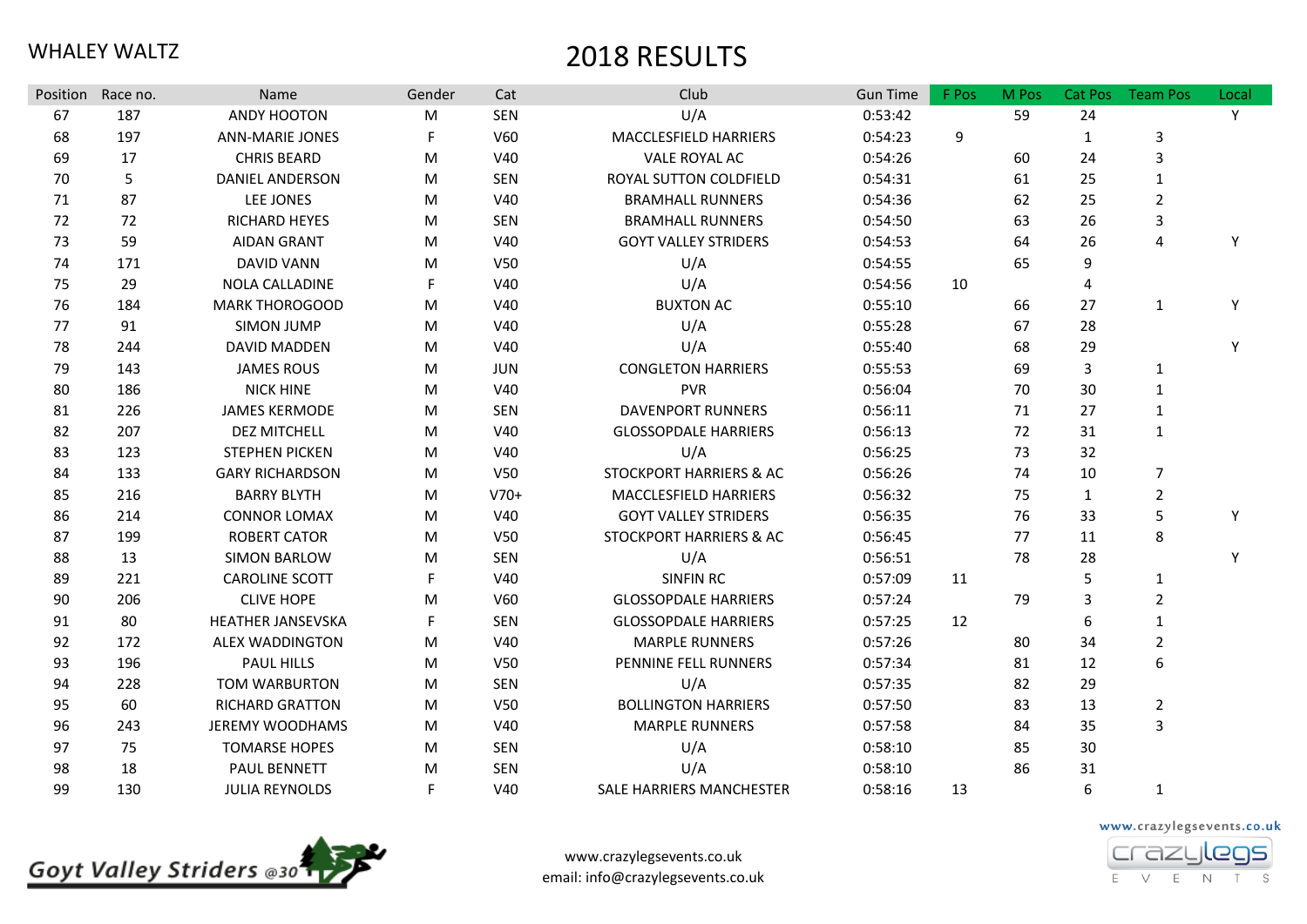| Position | Race no. | Name                      | Gender                                                                                | Cat             | Club                          | <b>Gun Time</b> | F Pos | M Pos | Cat Pos        | <b>Team Pos</b> | Local |
|----------|----------|---------------------------|---------------------------------------------------------------------------------------|-----------------|-------------------------------|-----------------|-------|-------|----------------|-----------------|-------|
| 100      | 65       | <b>NICK HAM</b>           | M                                                                                     | V <sub>50</sub> | <b>GLOSSOPDALE HARRIERS</b>   | 0:58:21         |       | 87    | 14             | 3               |       |
| 101      | 109      | <b>JEREMY MIRAMS</b>      | M                                                                                     | V40             | STOCKPORT HARRIERS & AC       | 0:58:30         |       | 88    | 36             | 9               |       |
| 102      | 42       | <b>FRANCISKA DE VRIES</b> | F                                                                                     | V40             | SALE HARRIERS MANCHESTER      | 0:58:39         | 14    |       | $\overline{7}$ | $\overline{2}$  |       |
| 103      | 204      | PETE SINCLAIR             | M                                                                                     | V <sub>50</sub> | STOCKPORT HARRIERS & AC       | 0:58:40         |       | 89    | 15             | 10              |       |
| 104      | 48       | <b>JOANNE ELLIS</b>       | F                                                                                     | V40             | PENNINE FELL RUNNERS          | 0:58:59         | 15    |       | 8              | $\mathbf{1}$    |       |
| 105      | 175      | PHILLIP WARBURTON         | M                                                                                     | <b>SEN</b>      | U/A                           | 0:59:01         |       | 90    | 32             |                 |       |
| 106      | 23       | <b>NEIL BIRKS</b>         | M                                                                                     | <b>SEN</b>      | U/A                           | 0:59:04         |       | 91    | 33             |                 |       |
| 107      | 203      | <b>SIMON WILES</b>        | $\mathsf{M}% _{T}=\mathsf{M}_{T}\!\left( a,b\right) ,\ \mathsf{M}_{T}=\mathsf{M}_{T}$ | V50             | <b>STEEL CITY STRIDERS</b>    | 0:59:11         |       | 92    | 16             | $\mathbf{1}$    |       |
| 108      | 105      | <b>ESTELLE MCGUIRE</b>    |                                                                                       | V50             | STOCKPORT HARRIERS & AC       | 0:59:18         | 16    |       | 1              | 3               | Y     |
| 109      | 163      | <b>JILL TAVINI</b>        |                                                                                       | V40             | STOCKPORT HARRIERS & AC       | 0:59:23         | 17    |       | 9              | $\overline{a}$  |       |
| 110      | 155      | REBECCA SMITH             | F                                                                                     | V40             | <b>GLOSSOPDALE HARRIERS</b>   | 0:59:48         | 18    |       | 10             | $\overline{2}$  |       |
| 111      | 12       | <b>OLIVER BARBER</b>      | M                                                                                     | <b>SEN</b>      | U/A                           | 0:59:53         |       | 93    | 34             |                 |       |
| 112      | 70       | <b>NICK HEATON</b>        | M                                                                                     | V40             | <b>BRAMHALL RUNNERS</b>       | 0:59:54         |       | 94    | 37             | 4               |       |
| 113      | 227      | <b>TREVOR LONGMAN</b>     | M                                                                                     | V60             | MACCLESFIELD HARRIERS         | 1:00:18         |       | 95    | 4              | $\mathsf 3$     |       |
| 114      | 25       | <b>LUCY BROWN</b>         | F                                                                                     | <b>SEN</b>      | U/A                           | 1:00:26         | 19    |       | $\overline{7}$ |                 |       |
| 115      | 27       | <b>SAN BUCKLEY</b>        | F                                                                                     | V40             | U/A                           | 1:00:39         | 20    |       | 11             |                 |       |
| 116      | 43       | <b>ANDREW DIXON</b>       | M                                                                                     | V50             | U/A                           | 1:01:07         |       | 96    | 17             |                 |       |
| 117      | 76       | MATTHEW HOWARD            | M                                                                                     | <b>SEN</b>      | U/A                           | 1:01:14         |       | 97    | 35             |                 |       |
| 118      | 36       | <b>THOMAS CLARKE</b>      | M                                                                                     | V40             | <b>EAST CHESHIRE HARRIERS</b> | 1:01:20         |       | 98    | 38             | $\mathbf{1}$    |       |
| 119      | 240      | <b>SIMON BOND</b>         | M                                                                                     | <b>V40</b>      | SALFORD METROPOLITAN AC       | 1:01:33         |       | 99    | 39             | $\mathbf{1}$    |       |
| 120      | 183      | DAVID WALKER              | M                                                                                     | V <sub>50</sub> | U/A                           | 1:01:52         |       | 100   | 18             |                 |       |
| 121      | 229      | <b>JOHN MOORE</b>         | M                                                                                     | V50             | <b>GOYT VALLEY STRIDERS</b>   | 1:01:55         |       | 101   | 19             | 6               | Y     |
| 122      | 225      | DANIEL JOHNSON            | M                                                                                     | V40             | U/A                           | 1:02:02         |       | 102   | 40             |                 |       |
| 123      | 41       | <b>KARL DAVIES</b>        | M                                                                                     | V <sub>50</sub> | AMAZING FEET RC               | 1:02:21         |       | 103   | 20             | $\mathbf{1}$    |       |
| 124      | 114      | <b>VIKKI MURPHY</b>       | F                                                                                     | V40             | <b>BRAMHALL RUNNERS</b>       | 1:02:28         | 21    |       | 12             | $\mathbf{1}$    |       |
| 125      | 113      | <b>NEIL MURPHY</b>        | M                                                                                     | V40             | U/A                           | 1:02:45         |       | 104   | 41             |                 | Y     |
| 126      | 208      | <b>SIMON BRAY</b>         | M                                                                                     | V40             | <b>SINFIN RC</b>              | 1:02:48         |       | 105   | 42             | $\overline{2}$  |       |
| 127      | 96       | <b>HELEN LATHAM</b>       | F                                                                                     | V40             | U/A                           | 1:02:59         | 22    |       | 13             |                 | Y     |
| 128      | 205      | <b>ALEX ROBERTS</b>       | M                                                                                     | <b>SEN</b>      | U/A                           | 1:03:04         |       | 106   | 36             |                 |       |
| 129      | 180      | <b>ANGUS FYFE</b>         | M                                                                                     | V50             | U/A                           | 1:03:05         |       | 107   | 21             |                 | Y     |
| 130      | 147      | <b>IONA SEWELL</b>        | F                                                                                     | <b>SEN</b>      | <b>GOYT VALLEY STRIDERS</b>   | 1:03:07         | 23    |       | 8              | $\overline{2}$  | Y     |
| 131      | 190      | <b>JONATHAN COOPER</b>    | M                                                                                     | V40             | U/A                           | 1:03:27         |       | 108   | 43             |                 | Y     |
| 132      | 198      | <b>RUTH LINDSEY</b>       | F                                                                                     | V40             | SALE HARRIERS MANCHESTER      | 1:03:33         | 24    |       | 14             | 3               |       |



www.crazylegsevents.co.uk email: info@crazylegsevents.co.uk www.crazylegsevents.co.uk

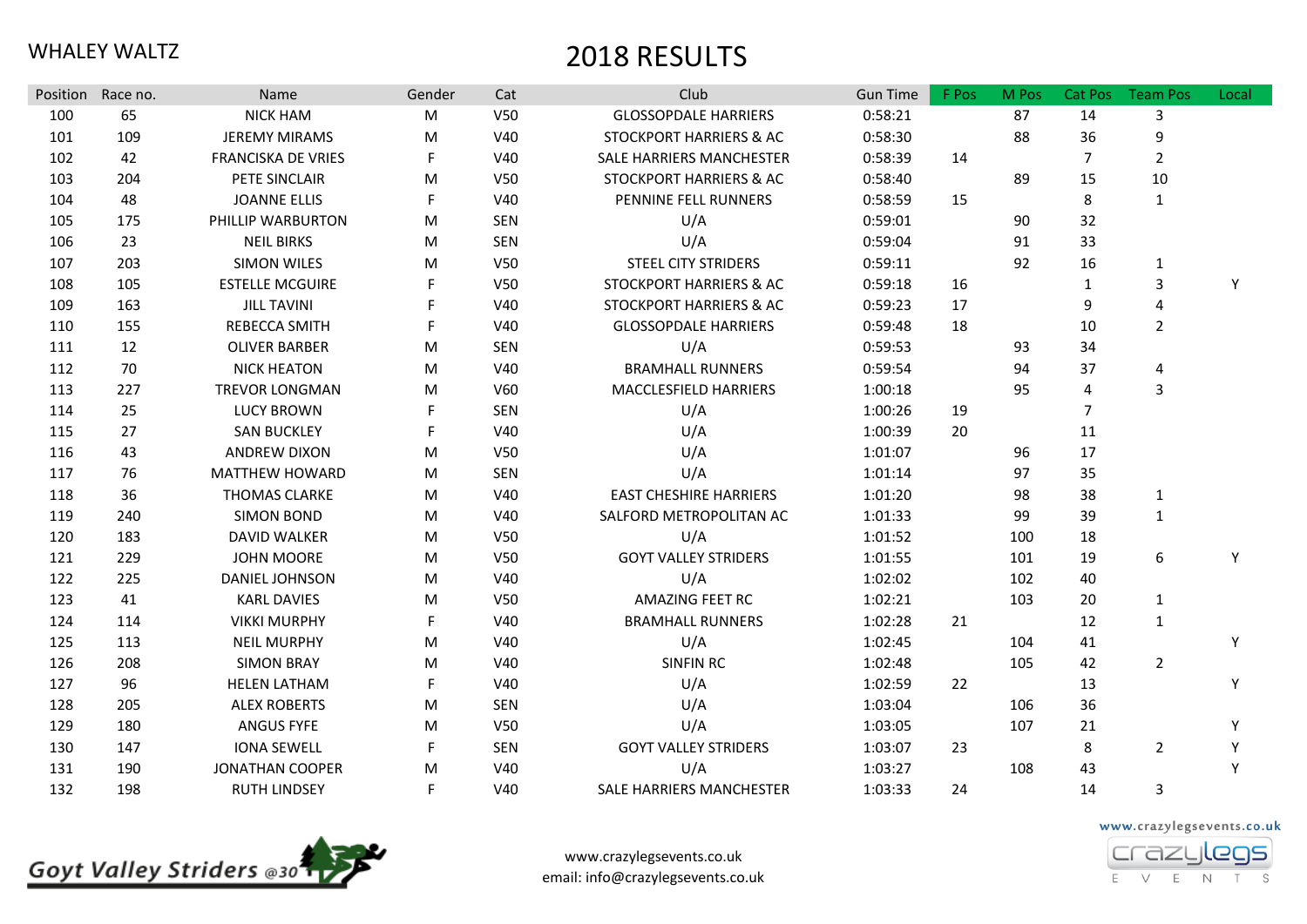| Position | Race no.       | Name                       | Gender | Cat             | Club                               | <b>Gun Time</b> | F Pos | M Pos | Cat Pos        | <b>Team Pos</b> | Local |
|----------|----------------|----------------------------|--------|-----------------|------------------------------------|-----------------|-------|-------|----------------|-----------------|-------|
| 133      | 192            | <b>NADINE MULLER</b>       | F      | <b>SEN</b>      | <b>MARPLE RUNNERS</b>              | 1:03:39         | 25    |       | 9              | $\mathbf{1}$    |       |
| 134      | 176            | <b>JAMES WHALLEY</b>       | M      | V40             | <b>HYDE VILLAGE STRIDERS</b>       | 1:03:44         |       | 109   | 44             | $\mathbf{1}$    |       |
| 135      | 195            | <b>JOHN RICHARDS</b>       | M      | <b>SEN</b>      | <b>BRAMHALL RUNNERS</b>            | 1:03:54         |       | 110   | 37             | 5               |       |
| 136      | 181            | <b>NICK WARBOYS</b>        | M      | V50             | U/A                                | 1:04:00         |       | 111   | 22             |                 |       |
| 137      | 242            | <b>DAVE WALKER</b>         | M      | V60             | MACCLESFIELD HARRIERS              | 1:04:05         |       | 112   | 5              | 4               |       |
| 138      | 156            | ROBERT SOAMES              | M      | V40             | <b>CONGLETON HARRIERS</b>          | 1:04:14         |       | 113   | 45             | $\overline{2}$  |       |
| 139      | 117            | <b>CARLA OUSEY</b>         | F      | <b>V40</b>      | SALE HARRIERS MANCHESTER           | 1:04:16         | 26    |       | 15             | $\overline{4}$  |       |
| 140      | 141            | PAULA ROBINSON             | F      | V40             | U/A                                | 1:04:18         | 27    |       | 16             |                 |       |
| 141      | 138            | <b>MATTHEW ROBERTS</b>     | M      | V40             | U/A                                | 1:04:23         |       | 114   | 46             |                 |       |
| 142      | 46             | <b>LIZ EDWARDS</b>         | F      | V40             | U/A                                | 1:05:02         | 28    |       | 17             |                 | Y     |
| 143      | 74             | <b>JAMES HINCHLIFFE</b>    | M      | V40             | PENNINE FELL RUNNERS               | 1:05:29         |       | 115   | 47             | $\overline{7}$  | Y     |
| 144      | 125            | RICHARD POOLE              | M      | <b>SEN</b>      | U/A                                | 1:05:37         |       | 116   | 38             |                 |       |
| 145      | $\overline{3}$ | <b>JOHN ALLEN</b>          | M      | <b>SEN</b>      | U/A                                | 1:05:38         |       | 117   | 39             |                 |       |
| 146      | 32             | <b>RICHARD CARTER</b>      | M      | <b>SEN</b>      | U/A                                | 1:06:55         |       | 118   | 40             |                 |       |
| 147      | 239            | <b>DAVID BIRTWISTLE</b>    | M      | V <sub>50</sub> | U/A                                | 1:07:16         |       | 119   | 23             |                 |       |
| 148      | 159            | <b>CHRIS STREET</b>        | M      | V <sub>50</sub> | U/A                                | 1:07:19         |       | 120   | 24             |                 |       |
| 149      | 9              | <b>ANNA ASPINALL</b>       | F      | <b>SEN</b>      | <b>GOYT VALLEY STRIDERS</b>        | 1:07:31         | 29    |       | 10             | 3               | Y     |
| 150      | 95             | <b>RICHARD KNOWLES</b>     | M      | V40             | <b>TOTLEY AC</b>                   | 1:07:35         |       | 121   | 48             | $\mathbf{1}$    |       |
| 151      | 26             | <b>LEE BUCKLEY</b>         | M      | <b>SEN</b>      | <b>EAST CHESHIRE HARRIERS</b>      | 1:08:01         |       | 122   | 41             | $\overline{2}$  |       |
| 152      | 63             | <b>LYNN HALL</b>           | F.     | V40             | WILMSLOW RC                        | 1:08:45         | 30    |       | 18             | $\mathbf{1}$    |       |
| 153      | 100            | MALCOLM LONGMATE           | M      | V60             | U/A                                | 1:08:48         |       | 123   | 6              |                 |       |
| 154      | 144            | <b>MARTIN ROUS</b>         | M      | V <sub>50</sub> | <b>CONGLETON HARRIERS</b>          | 1:09:09         |       | 124   | 25             | $\mathsf{3}$    |       |
| 155      | 148            | <b>STEPHEN SHARROCKS</b>   | M      | V <sub>50</sub> | <b>STOCKPORT HARRIERS &amp; AC</b> | 1:09:22         |       | 125   | 26             | 11              |       |
| 156      | 73             | <b>JILL HICKSON</b>        | F      | V40             | <b>ROYTON ROAD RUNNERS</b>         | 1:09:27         | 31    |       | 19             | $\mathbf{1}$    |       |
| 157      | 189            | LOUISE SMITH               | F      | V40             | <b>GOYT VALLEY STRIDERS</b>        | 1:09:51         | 32    |       | 20             | 4               | Y     |
| 158      | 139            | <b>MEGAN ROBERTS-LEWIS</b> | F      | <b>SEN</b>      | U/A                                | 1:09:52         | 33    |       | 11             |                 |       |
| 159      | 212            | <b>KIRSTY PIERCE</b>       | F      | V <sub>50</sub> | <b>GOYT VALLEY STRIDERS</b>        | 1:09:53         | 34    |       | $\overline{2}$ | 5               |       |
| 160      | 137            | <b>GEOFFREY RITCHIE</b>    | M      | V <sub>50</sub> | U/A                                | 1:10:07         |       | 126   | 27             |                 | Y     |
| 161      | 193            | <b>PAUL STEVENSON</b>      | M      | <b>V60</b>      | <b>SINFIN RC</b>                   | 1:11:40         |       | 127   | $\overline{7}$ | 3               |       |
| 162      | 66             | <b>GRAHAM HANCOCK</b>      | M      | V50             | U/A                                | 1:13:22         |       | 128   | 28             |                 |       |
| 163      | $\overline{7}$ | LISA ASHWOOD               | F      | V40             | <b>DISLEY RUNNERS</b>              | 1:13:34         | 35    |       | 21             | $\mathbf{1}$    |       |
| 164      | 191            | <b>EMMA MEEKISON</b>       | F      | <b>SEN</b>      | U/A                                | 1:13:51         | 36    |       | 12             |                 | Y     |
| 165      | 92             | <b>TRACY JUMP</b>          | F      | V40             | U/A                                | 1:14:09         | 37    |       | 22             |                 |       |





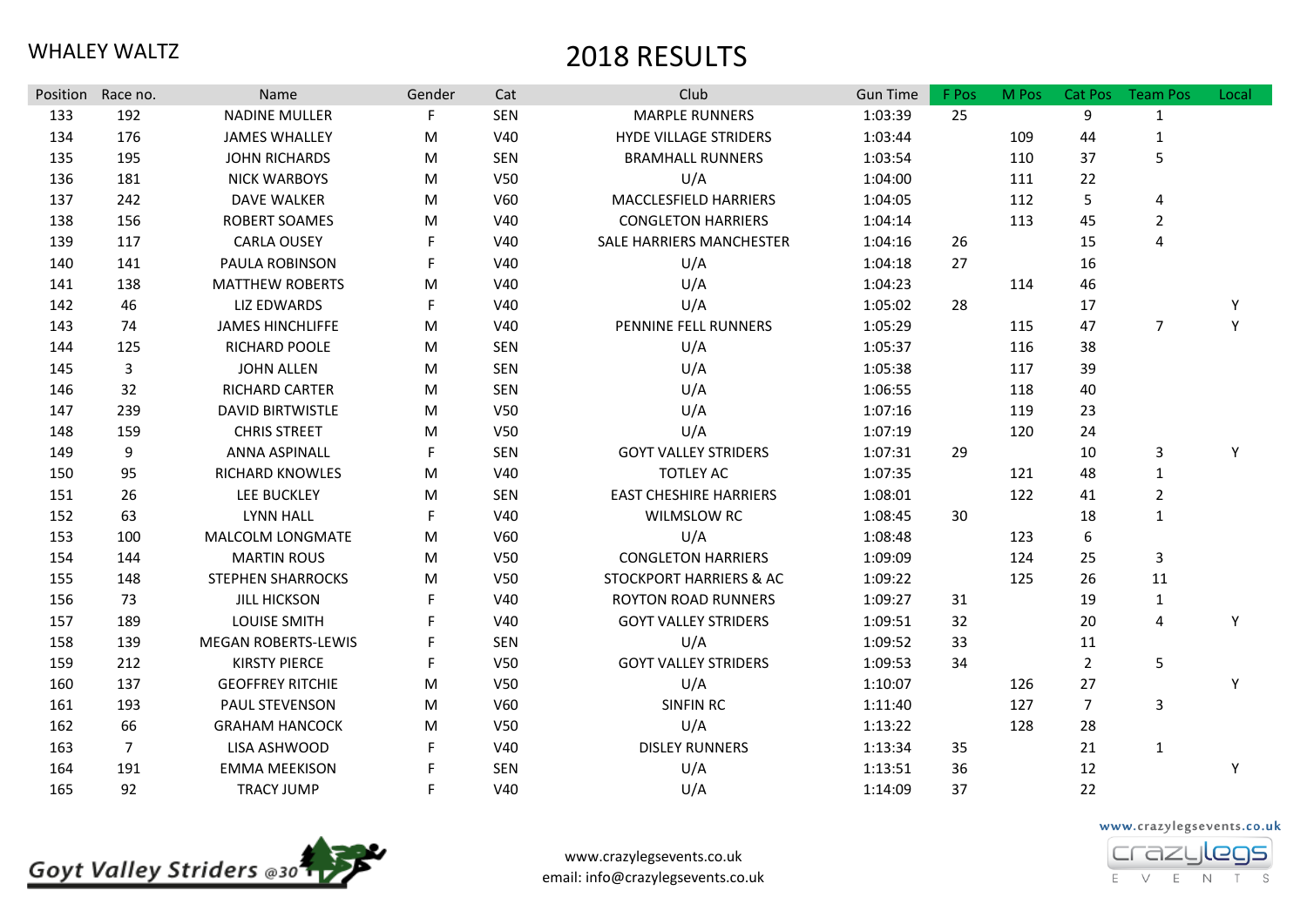| Position | Race no. | Name                    | Gender | Cat             | Club                               | <b>Gun Time</b> | F Pos | M Pos | Cat Pos        | <b>Team Pos</b> | Local |
|----------|----------|-------------------------|--------|-----------------|------------------------------------|-----------------|-------|-------|----------------|-----------------|-------|
| 166      | 153      | <b>JOHN SMART</b>       | M      | V50             | <b>GOYT VALLEY STRIDERS</b>        | 1:14:10         |       | 129   | 29             | $\overline{7}$  |       |
| 167      | 44       | <b>MARTIN DODGE</b>     | M      | V40             | <b>GOYT VALLEY STRIDERS</b>        | 1:20:11         |       | 130   | 49             | 8               | Y     |
| 168      | 201      | <b>MARK CLEWES</b>      | M      | <b>SEN</b>      | <b>DAVENPORT RUNNERS</b>           | 1:21:47         |       | 131   | 42             | $\overline{2}$  |       |
| 169      | 38       | <b>MATT CORDES</b>      | M      | <b>SEN</b>      | <b>BRAMHALL RUNNERS</b>            | 1:21:48         |       | 132   | 43             | 6               |       |
| 170      | 202      | <b>JAMES MILLS</b>      | M      | <b>SEN</b>      | <b>DAVENPORT RUNNERS</b>           | 1:22:10         |       | 133   | 44             | 3               |       |
| 171      | 168      | MICHAEL TIPPER          | M      | <b>SEN</b>      | <b>STOCKPORT HARRIERS &amp; AC</b> | 1:22:35         |       | 134   | 45             | 12              |       |
| 172      | 200      | <b>LAURA BRADY</b>      | F      | <b>SEN</b>      | <b>DAVENPORT RUNNERS</b>           | 1:22:46         | 38    |       | 13             | $\mathbf{1}$    |       |
| 173      | 67       | PETER HARDMAN           | M      | $V70+$          | <b>GOYT VALLEY STRIDERS</b>        | 1:22:59         |       | 135   | $\overline{2}$ | 9               | Y     |
| 174      | 110      | <b>EMMA MOONEY</b>      | F      | <b>SEN</b>      | <b>MARPLE RUNNERS</b>              | 1:23:11         | 39    |       | 14             | $\overline{2}$  |       |
| 175      | 222      | <b>BETHAN RUNDALL</b>   | F      | <b>JUN</b>      | U/A                                | 1:23:27         | 40    |       | $\mathbf{1}$   |                 | Y     |
| 176      | 224      | <b>MATTHEW KING</b>     | M      | V40             | <b>GOYT VALLEY STRIDERS</b>        | 1:23:28         |       | 136   | 50             | 10              | Y     |
| 177      | 19       | <b>JOANNA BERRY</b>     | F.     | <b>SEN</b>      | <b>GOYT VALLEY STRIDERS</b>        | 1:24:13         | 41    |       | 15             | 6               | Y     |
| 178      | 170      | <b>KATIE TYREMAN</b>    | F      | <b>SEN</b>      | U/A                                | 1:24:14         | 42    |       | 16             |                 | Y     |
| 179      | 116      | NICK OLDFIELD           | M      | V40             | MARPLE RUNNERS                     | 1:26:28         |       | 137   | 51             | 4               |       |
| 180      | 245      | <b>JULIE RYDER</b>      | F.     | V50             | U/A                                | 1:27:43         | 43    |       | 3              |                 |       |
| 181      | 94       | <b>ZARKA KHAN</b>       | F.     | <b>SEN</b>      | U/A                                | 1:28:12         | 44    |       | 17             |                 |       |
| 182      | 108      | <b>CATHRYN MELIA</b>    | F      | V40             | <b>MARPLE RUNNERS</b>              | 1:28:48         | 45    |       | 23             | 3               |       |
| 183      | 40       | <b>SARAH DANIELS</b>    | F      | <b>SEN</b>      | <b>CHORLTON RUNNERS</b>            | 1:31:23         | 46    |       | 18             | $\mathbf{1}$    |       |
| 184      | 39       | <b>GARY DANIELS</b>     | M      | V40             | <b>CHORLTON RUNNERS</b>            | 1:31:23         |       | 138   | 52             | 3               |       |
| 185      | 178      | <b>GEMMA WILLIAMSON</b> |        | <b>SEN</b>      | U/A                                | 1:32:04         | 47    |       | 19             |                 | Y     |
| 186      | 88       | <b>LYNNE JONES</b>      | F      | V40             | U/A                                | 1:33:50         | 48    |       | 24             |                 |       |
| 187      | 68       | <b>HANNAH HARTLEY</b>   |        | <b>SEN</b>      | U/A                                | 1:34:45         | 49    |       | 20             |                 |       |
| 188      | 169      | <b>SHARON TOOLIN</b>    | F      | V40             | <b>HYDE VILLAGE STRIDERS</b>       | 1:34:48         | 50    |       | 25             | $\mathbf{1}$    |       |
| 189      | 31       | RACHEL CARTER           |        | V40             | <b>HYDE VILLAGE STRIDERS</b>       | 1:34:56         | 51    |       | 26             | $\overline{2}$  |       |
| 190      | 118      | <b>MINA PATEL</b>       |        | V50             | <b>HYDE VILLAGE STRIDERS</b>       | 1:34:57         | 52    |       | 4              | 3               |       |
| 191      | 69       | SARAH HASSALL           |        | V40             | U/A                                | 1:35:07         | 53    |       | 27             |                 |       |
| 192      | 157      | PAULA SOLOMON           |        | V40             | U/A                                | 1:47:10         | 54    |       | 28             |                 |       |
| 193      | 162      | <b>DEBRA TAME</b>       | F      | V50             | NORTHAMPTON ROAD RUNNERS           | 1:47:11         | 55    |       | 5              | $\mathbf{1}$    |       |
| 194      | 90       | <b>SARAH JONES</b>      | F      | V40             | NORTHAMPTON ROAD RUNNERS           | 1:47:11         | 56    |       | 29             | $\overline{2}$  |       |
| 195      | 10       | <b>DAWN BAILHAM</b>     |        | V50             | U/A                                | 1:47:12         | 57    |       | 6              |                 |       |
| 196      | 97       | <b>JOANNA LETTS</b>     |        | V40             | NORTHAMPTON ROAD RUNNERS           | 1:47:12         | 58    |       | 30             | 3               |       |
| 197      | 4        | <b>WENDY AMBROSE</b>    |        | V <sub>50</sub> | <b>NORTHAMPTON ROAD RUNNERS</b>    | 1:47:13         | 59    |       | 7              | 4               |       |
| 198      | 58       | <b>JOCELYN GRANGER</b>  | F.     | V <sub>50</sub> | <b>NORTHAMPTON ROAD RUNNERS</b>    | 1:47:13         | 60    |       | 8              | 5               |       |



www.crazylegsevents.co.uk email: info@crazylegsevents.co.uk www.crazylegsevents.co.uk